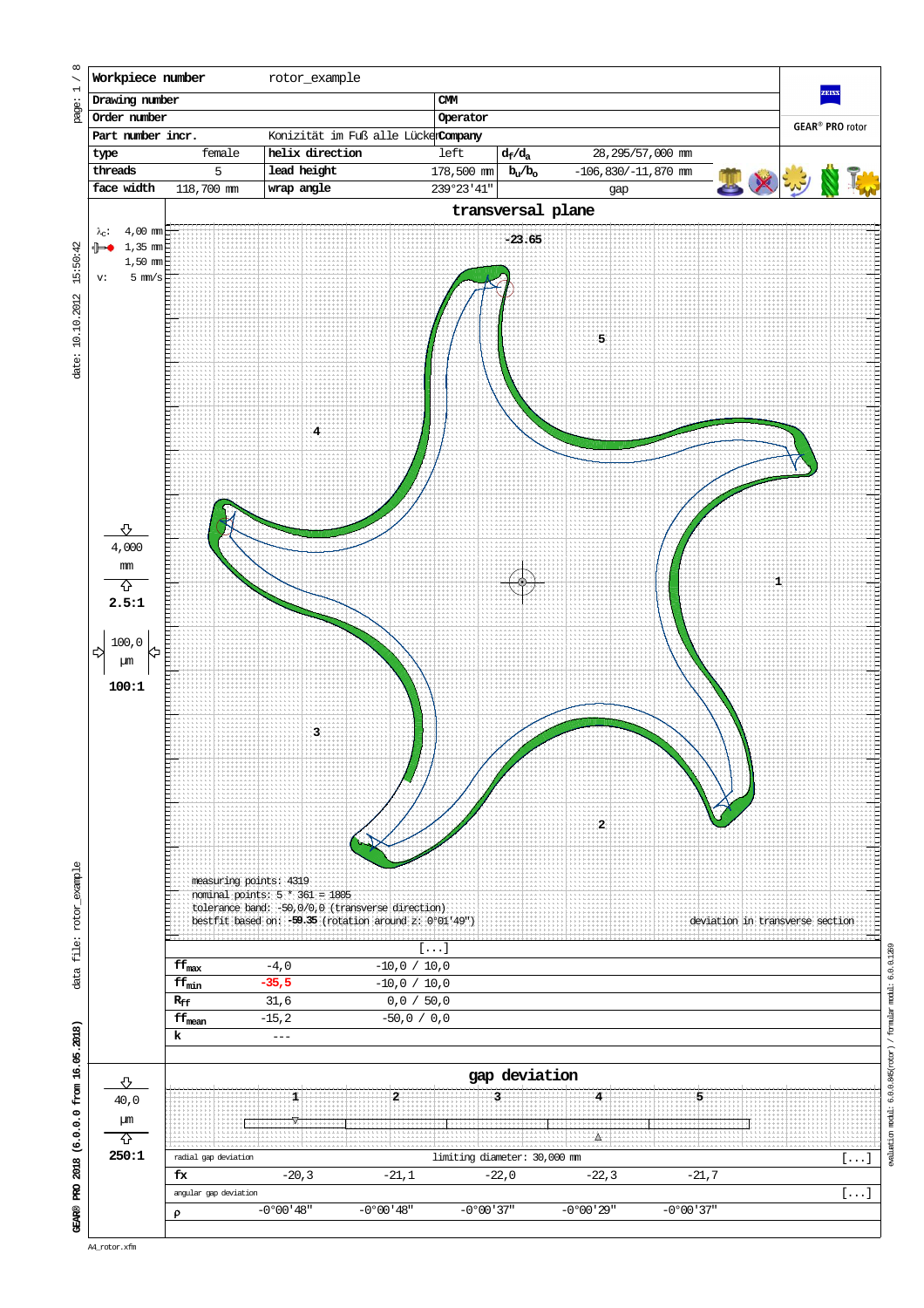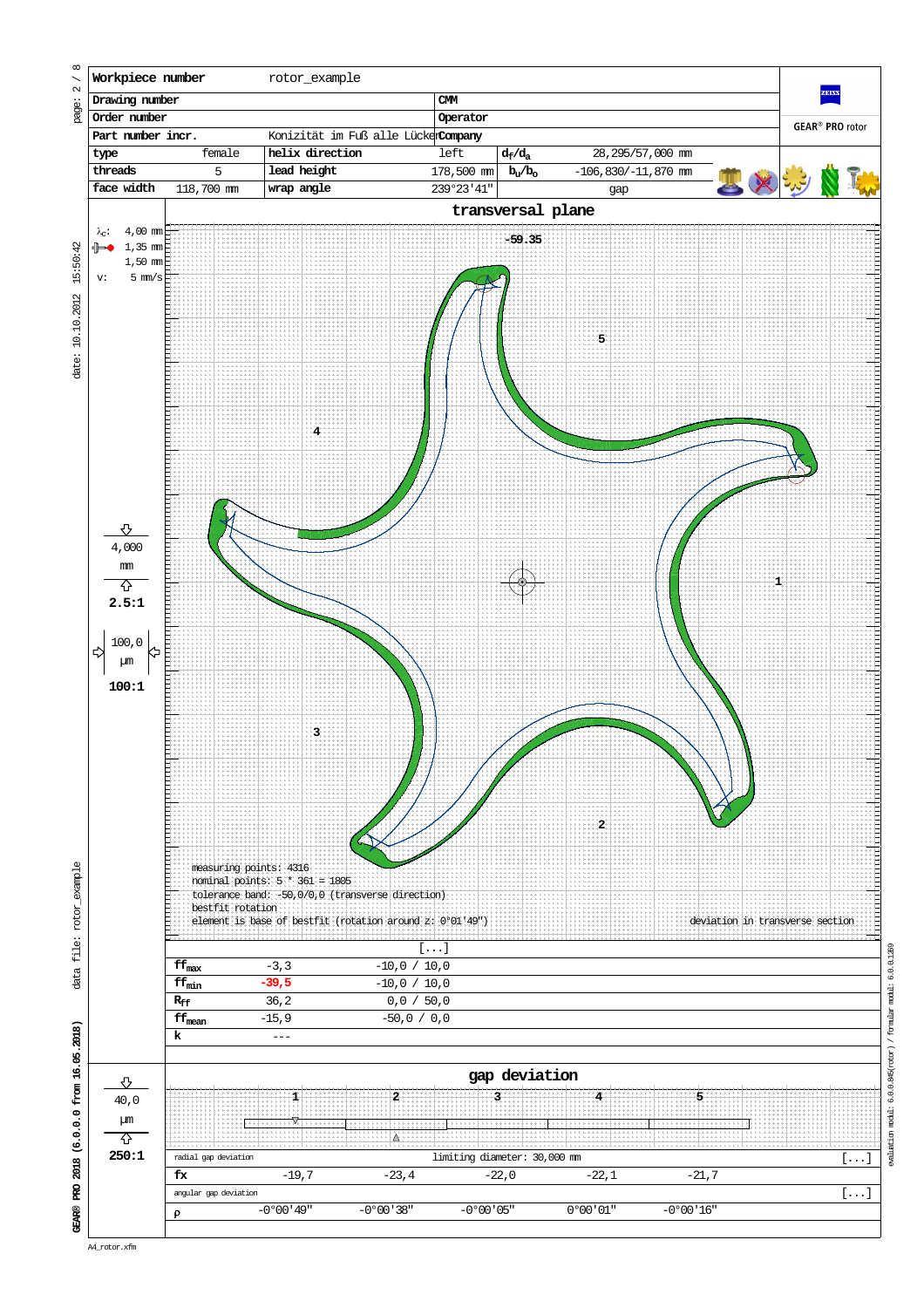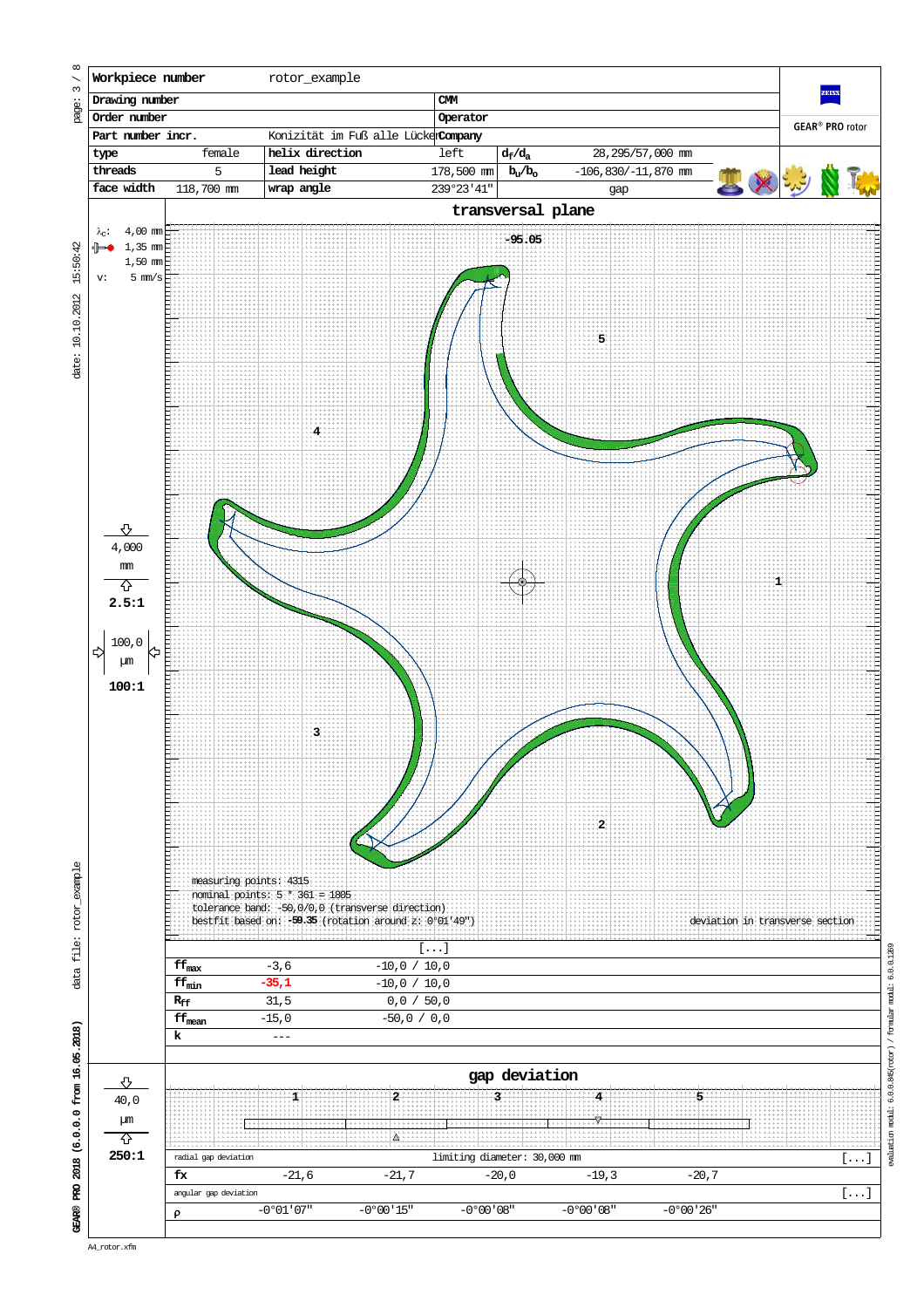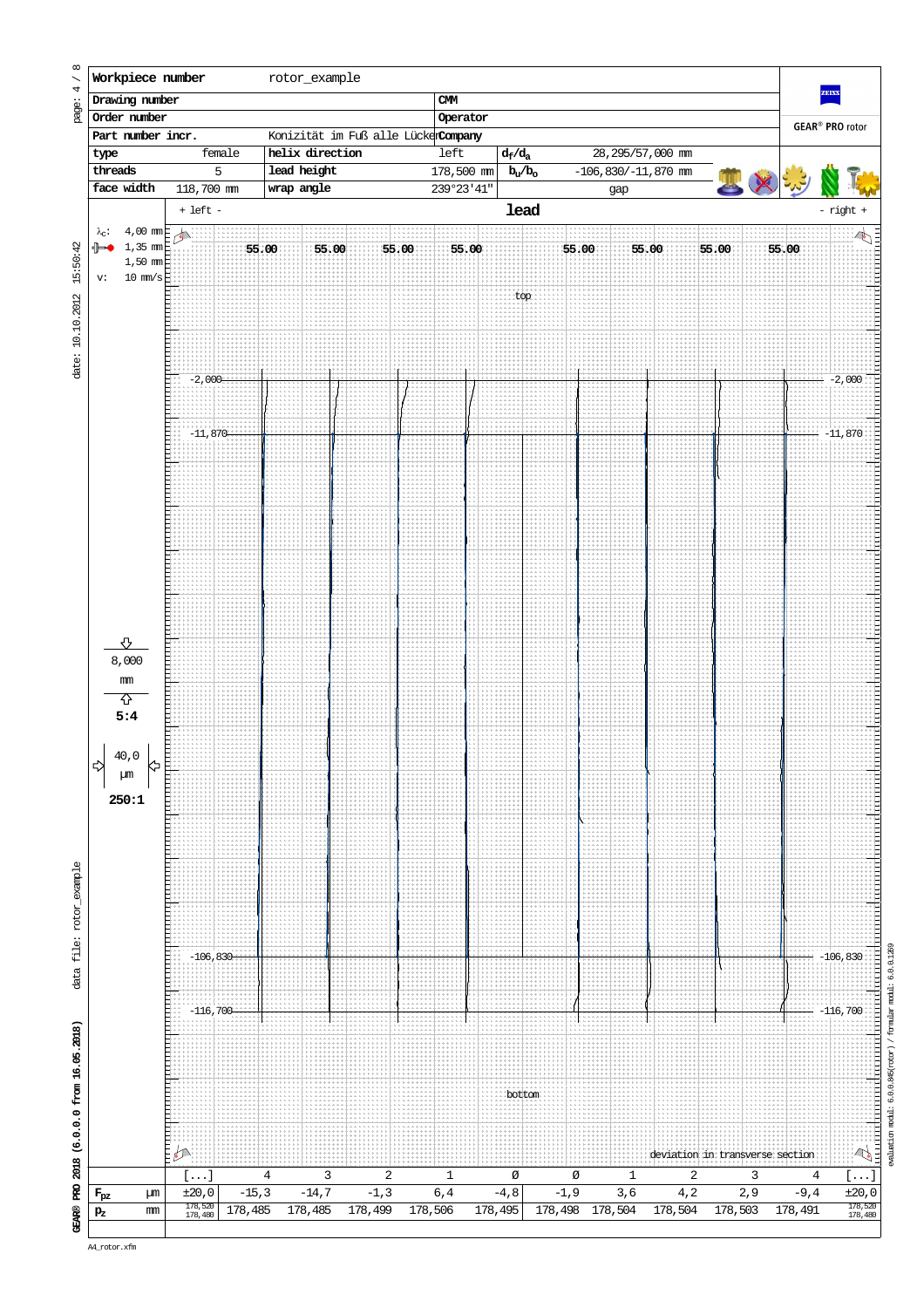

evaluation modul:  $6.0.0.945(\text{zot}\alpha r)$  / formular modul:  $6.0.0.1269$ evaluation modul: 6.0.0.845(rotor) / formular modul: 6.0.0.1269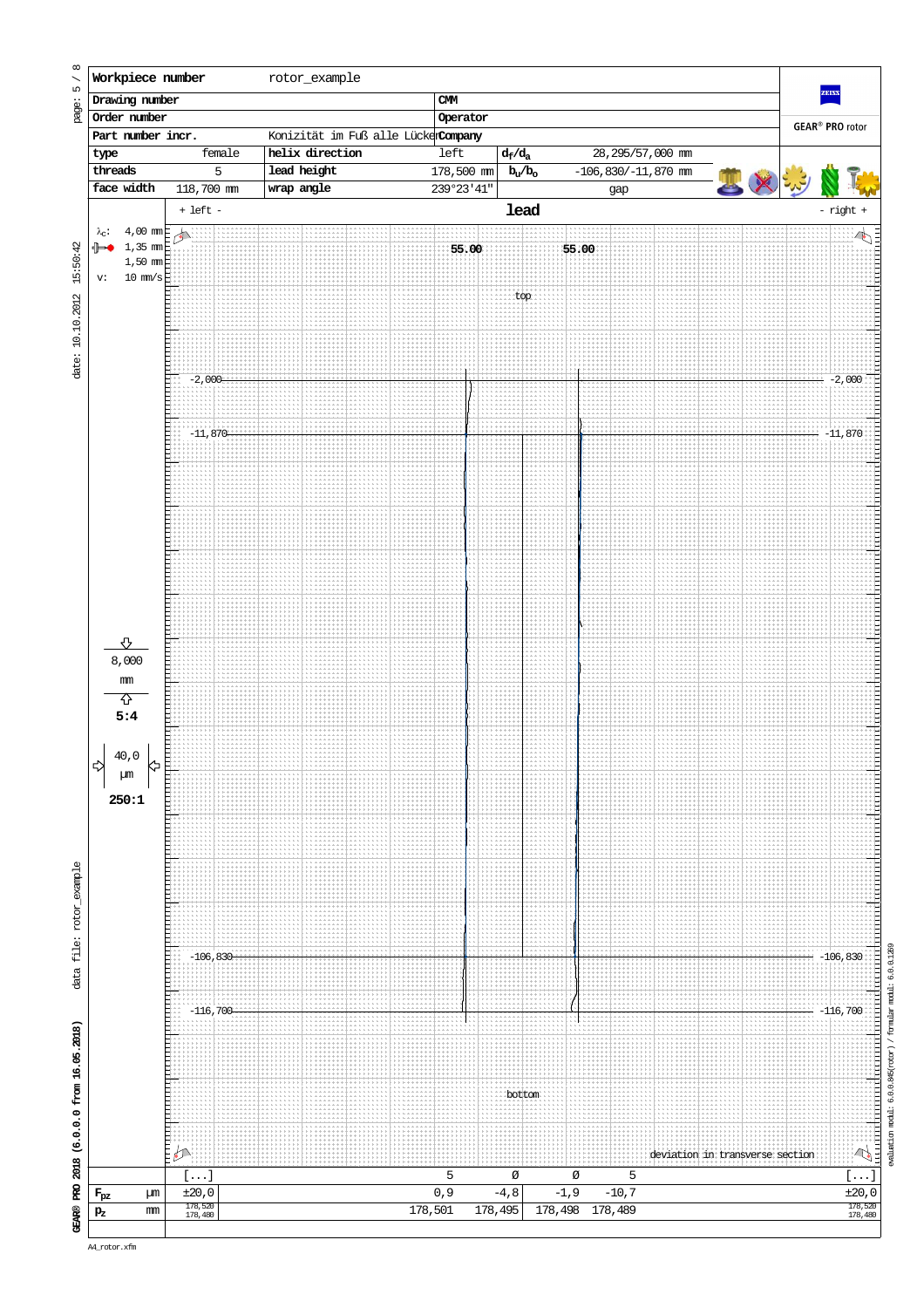

evaluation modul:  $6.0.0.845(xot \alpha x)$  / formular modul:  $6.0.0.1269$ evaluation modul: 6.0.0.845(rotor) / formular modul: 6.0.0.1269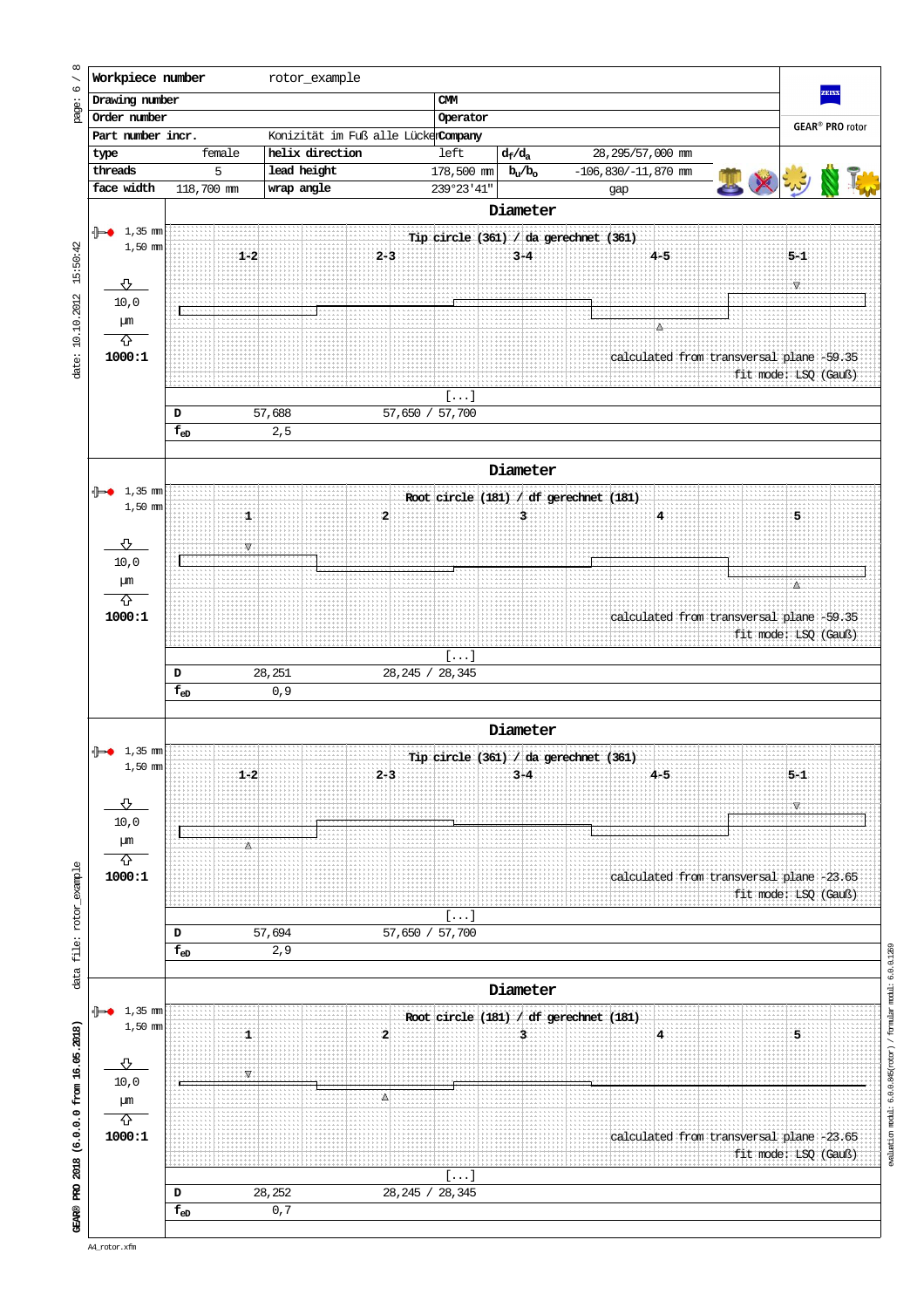

evaluation modul:  $6.0.0.945(\mathrm{xot}\,\mathrm{c}\tau)$  / formular modul:  $6.0.0.1269$ evaluation modul: 6.0.0.845(rotor) / formular modul: 6.0.0.1269